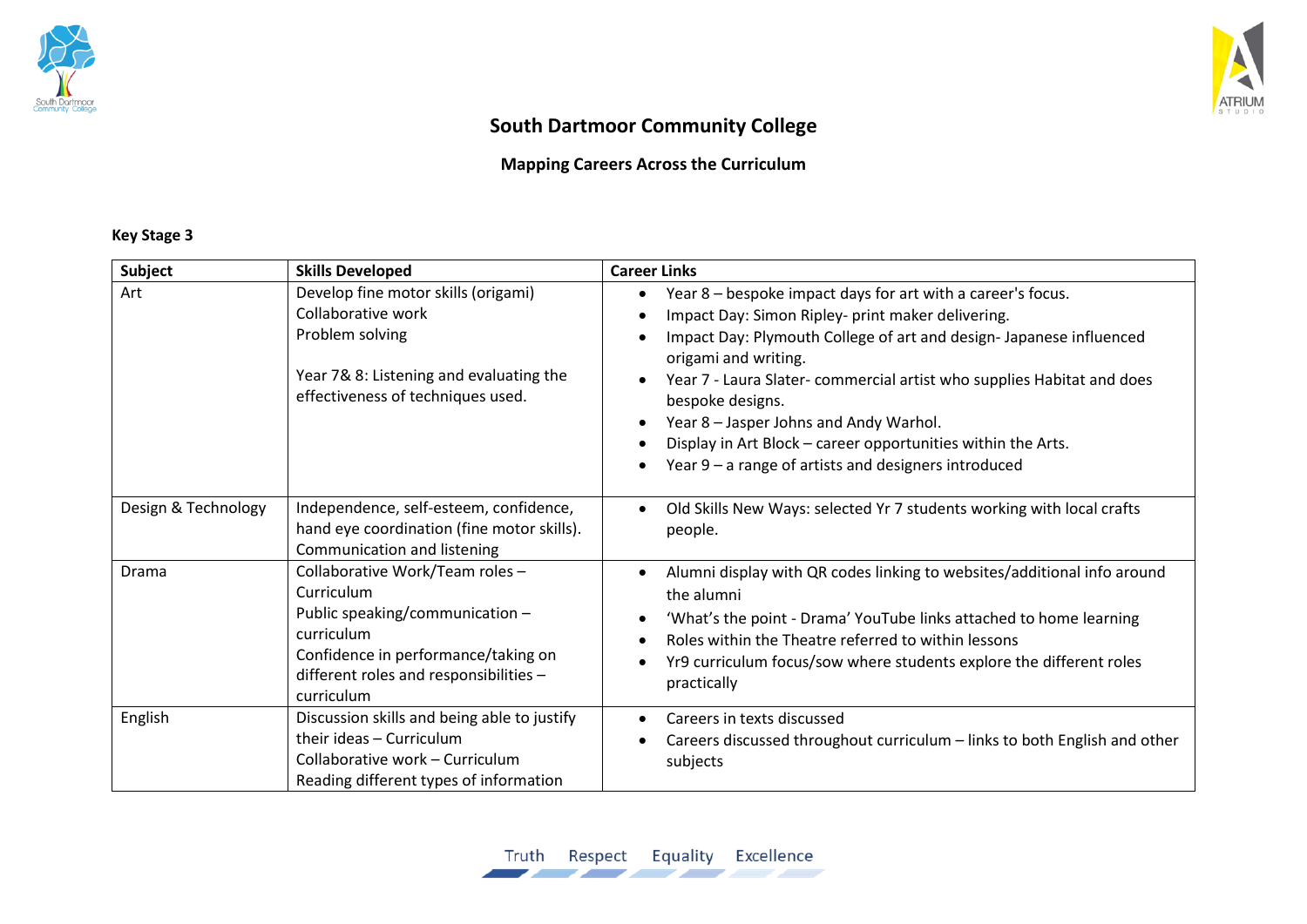



|            | Writing in different formats<br><b>Letter Writing</b><br>Reading                                                                                           |                                                                                                                                                                                                                                                                                                                                                                                                                                                                                   |
|------------|------------------------------------------------------------------------------------------------------------------------------------------------------------|-----------------------------------------------------------------------------------------------------------------------------------------------------------------------------------------------------------------------------------------------------------------------------------------------------------------------------------------------------------------------------------------------------------------------------------------------------------------------------------|
| Geography  | Statistical Analysis - Curriculum<br>Collaborative work - Curriculum                                                                                       | Links with Alumni - looking at displaying this information<br>$\bullet$<br>Talk about jobs in Geography - curriculum                                                                                                                                                                                                                                                                                                                                                              |
| History    | Problem solving - Curriculum<br>Working collaboratively - Curriculum                                                                                       | Talks from a variety of careers in History<br>$\bullet$<br>Careers in highlighted throughout curriculum (embedded - as they look at<br>different people)<br>Display - careers related<br>$\bullet$                                                                                                                                                                                                                                                                                |
| Maths      | Communicating mathematically<br>Problem solving - curriculum<br>Independence - Sparx<br>ICT skills - Sparx<br>Money - curriculum                           | All students and parents invited. Maths4Girls in partnership with<br>$\bullet$<br>the Advanced Maths Support Programme bring you this online<br>career inspiration event. Meet the people who use their passion and<br>expertise in maths to make a difference to the world that we live in.<br>Speaker (virtually to students self-isolating) - Engineering / Space<br><b>Communications in NASSA</b><br>Maths and work week - variety of activities (Cryptography)<br>$\bullet$ |
| <b>MFL</b> | Communication - Curriculum<br>Listening - curriculum<br><b>Working Collaboratively</b>                                                                     | Talking about the future - jobs/careers, college and university<br>$\bullet$<br>Careers highlight in specific modules within the curriculum<br>Display in corridor - where could languages take you?<br>$\bullet$                                                                                                                                                                                                                                                                 |
| Music      | Collaborative work - Curriculum                                                                                                                            | Alumni - discussed where music has taken students (visiting speakers)<br>$\bullet$<br>Music and careers - throughout curriculum when talking about musicians/<br>bands/ singers etc<br>Instrumental teacher - discuss progression with learners - links to careers                                                                                                                                                                                                                |
| PE         | Collaborative working - Curriculum<br>Time management - curriculum<br>Problem solving - curriculum                                                         | Links to careers discussed throughout curriculum<br>Alumni - displays<br>Careers in the sport and health sector notice board in PE corridor                                                                                                                                                                                                                                                                                                                                       |
|            | Year 9 Concept curriculum Leadership<br>skills<br>The four units throughout Y9 are:<br>Attitudes and behaviours of a leader<br>1.<br>2.<br>Effective teams | All students will gain experience of leading within a partnership primary<br>school event throughout the year.                                                                                                                                                                                                                                                                                                                                                                    |

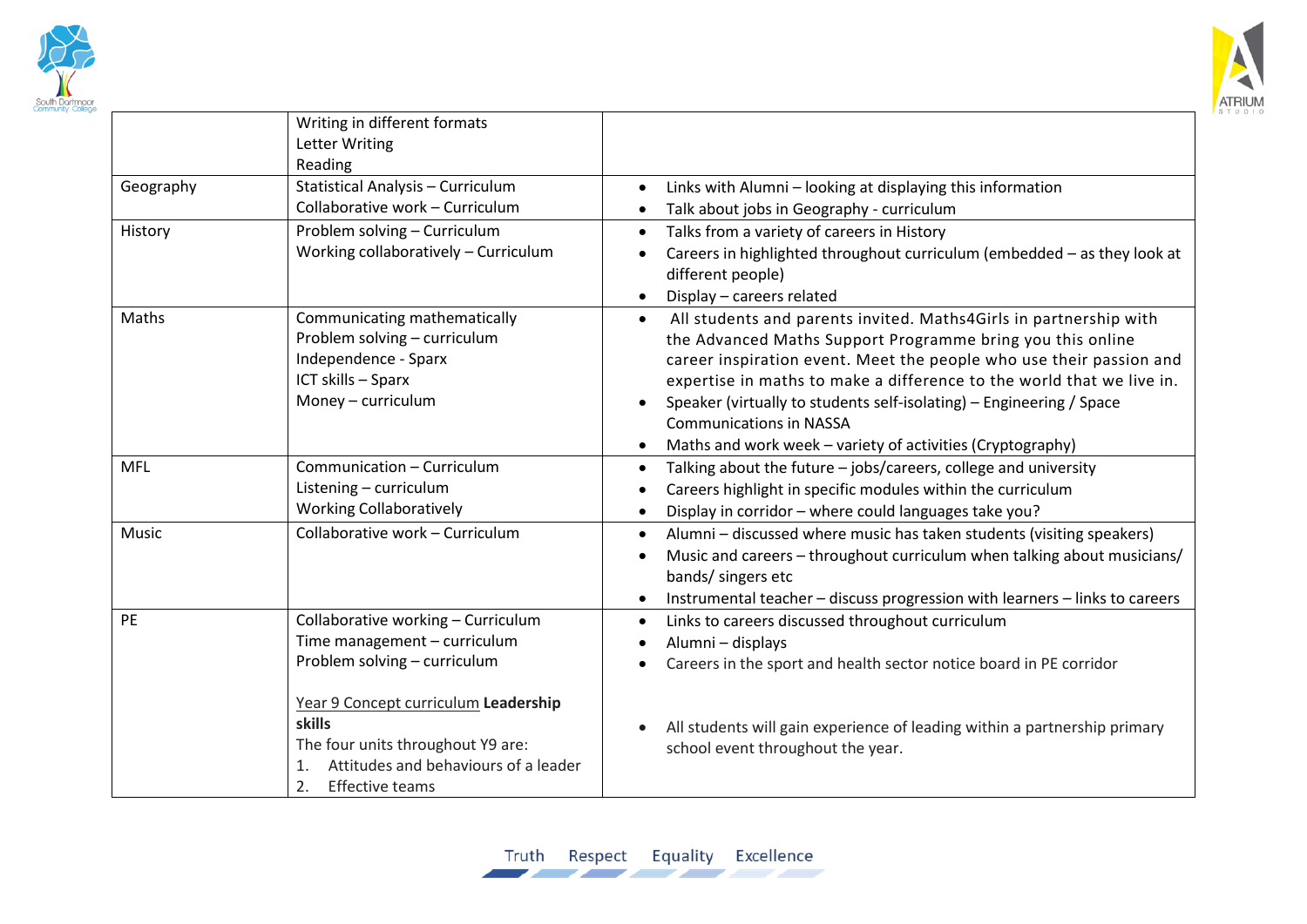



|                | Self-reflection<br>3.                          |                                                                            |
|----------------|------------------------------------------------|----------------------------------------------------------------------------|
|                | Power of positivity<br>4.                      |                                                                            |
| PHSE and Tutor | Employability skills -                         | Throughout curriculum<br>$\bullet$                                         |
|                | Listening                                      | Variety of speakers - impact days                                          |
|                | <b>Collaborative learning</b>                  | Gender stereotyping in careers                                             |
|                | Communication - answering questions,           | University visit (year 9)                                                  |
|                | asking questions and discussions.              |                                                                            |
|                | Problem solving                                |                                                                            |
| <b>RS</b>      | Studying theology and religious studies        | Display in corridor - where could Religious Studies & Philosophy take you? |
|                | gives you a thorough understanding of the      | Curriculum - links to careers within lessons                               |
|                | major world religions, their historical        | Talks from a variety of careers in PSHE and RS<br>$\bullet$                |
|                | development and their relationship with        | Careers in highlighted throughout curriculum (embedded - as they look at   |
|                | the world we live in. You'll gain insight into | different people)                                                          |
|                | the theological, ethical, cultural, political  | Display - careers related                                                  |
|                | and philosophical issues of religion.          |                                                                            |
|                | You also develop skills that are valued by     |                                                                            |
|                | employers in a range of sectors. These         |                                                                            |
|                | include:                                       |                                                                            |
|                | research, analysis and presentation skills     |                                                                            |
|                | critical thinking skills and the ability to    |                                                                            |
|                | interpret information, formulate questions     |                                                                            |
|                | and solve problems                             |                                                                            |
|                | organisational and time management skills      |                                                                            |
|                | teamworking and communication skills           |                                                                            |
|                | writing skills, including accurate             |                                                                            |
|                | referencing and the ability to construct a     |                                                                            |
|                | reasoned argument                              |                                                                            |
|                | IT skills                                      |                                                                            |
|                | empathy and the ability to understand          |                                                                            |
|                | people and their motivations                   |                                                                            |
|                | the ability to appreciate different            |                                                                            |
|                | perspectives and take on board others'         |                                                                            |
|                | views                                          |                                                                            |
|                |                                                |                                                                            |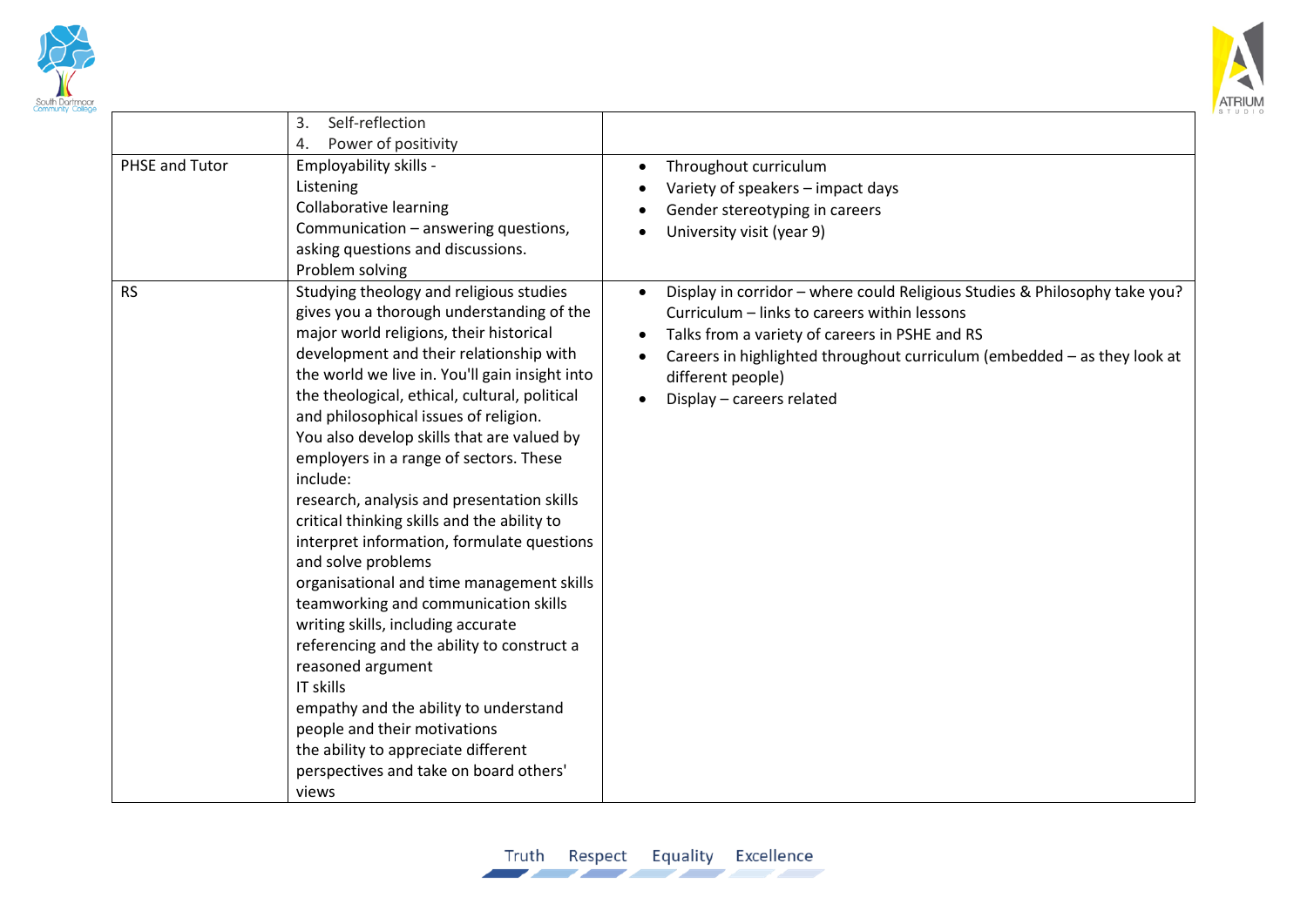



|         | the ability to work methodically and<br>accurately<br>independence of mind and the ability to<br>think for yourself.      |                                                                                                                                   |
|---------|---------------------------------------------------------------------------------------------------------------------------|-----------------------------------------------------------------------------------------------------------------------------------|
| Science | Collaborative work - Curriculum<br>Safety - Curriculum<br>Communication - verbal and written<br>Organisation of equipment | Science week - visiting speakers<br>Science week - explore careers within science<br>Curriculum - links to careers within lessons |

#### **Key Stage 4**

| Subject         | <b>Skills Developed</b>                                                                                                                                                                                               | <b>Career Links</b>                                                                                                                                                                                                                                                                                                                                                                                                                 |
|-----------------|-----------------------------------------------------------------------------------------------------------------------------------------------------------------------------------------------------------------------|-------------------------------------------------------------------------------------------------------------------------------------------------------------------------------------------------------------------------------------------------------------------------------------------------------------------------------------------------------------------------------------------------------------------------------------|
| Art             | Listening and evaluating the effectiveness of<br>techniques used.<br>Collaborative Skills<br>Communication through discussions &<br>questioning<br>Developing independence and<br>experimentation.                    | At KS4 & 5 it is part of the NC and Exam Board specifications to learn<br>$\bullet$<br>about and practice the techniques of Artist, Photographers & Designers.<br>Planned visits to the Degree shows at PCA and Falmouth University in<br>June.<br>Year 10 - Working with a local Artist provided through funding by Helen<br><b>Trust Foundation.</b><br>Display in Art Block - career opportunities within the Arts.<br>$\bullet$ |
| <b>Business</b> | Finances - learners' year 10 have done a<br>finance course.<br>Communication - class discussions                                                                                                                      | Visit (Year 10) to Cadbury's World - employer engagement<br>Scott Mowberry - London Institute for banking - visiting speaker -<br>$\epsilon$<br>employer engagement                                                                                                                                                                                                                                                                 |
| Child Care      | Collaborative working - curriculum<br>Independence - when producing course<br>work<br>Essay writing - coursework<br>Making links between theory and practice<br>Communication - class discussions<br>Listening skills | Poster Competition in year 10 - looking at the different careers<br>Being a professional - Coursework<br>Visiting/ virtual speakers<br>Videos on different careers within Child Care                                                                                                                                                                                                                                                |
| Drama           | Collaborative work/Team roles - curriculum                                                                                                                                                                            | Alumni display with QR codes linking to websites/additional info around<br>the alumni                                                                                                                                                                                                                                                                                                                                               |

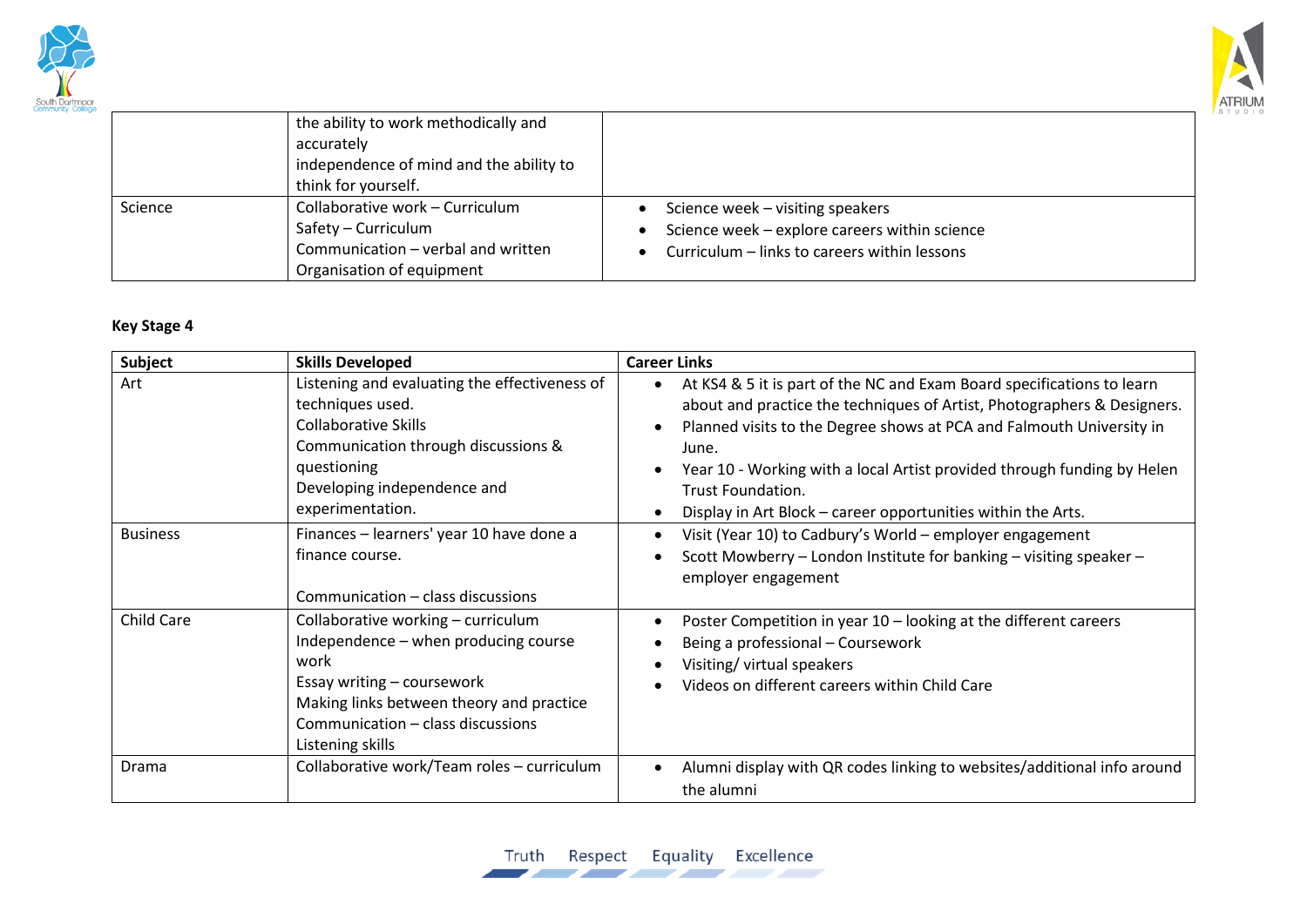



|                    | Time management and working to a<br>deadline - curriculum<br>Independence - curriculum (GCSE<br>Component 2 - Devising. RSL - Unit. 201E<br>external brief)                                                                                           | 'What's the point - Drama' YouTube links attached to home learning<br>$\bullet$<br>Roles and Responsibilities in the Theatre - Section 1 of Component 1<br>$\bullet$<br>written exam<br>Trips to to the Theatre<br>Trip to TR2 Plymouth<br>$\bullet$<br>Visiting speakers/practitioners/theatre companies<br>$\bullet$<br>Workshops<br>$\bullet$ |
|--------------------|-------------------------------------------------------------------------------------------------------------------------------------------------------------------------------------------------------------------------------------------------------|--------------------------------------------------------------------------------------------------------------------------------------------------------------------------------------------------------------------------------------------------------------------------------------------------------------------------------------------------|
| DT and Engineering | Collaborative working - curriculum<br>Risk Assessment - curriculum<br>Planning - Curriculum<br>Problem solving<br>Environmental and sustainability                                                                                                    | Design & Technology - whole unit on designers & careers<br>$\bullet$<br>Discussion on where DT / engineering can lead you - opening doors.<br>$\bullet$<br>At KS4 & 5 it is part of the NC and Exam Board specifications to learn<br>$\bullet$<br>about and practice the techniques of various Designers and Chefs.                              |
| English            | Presenting ideas and work<br>Reading<br>Discussion skills and being able to justify<br>their ideas - Curriculum<br>Collaborative work - Curriculum<br>Reading different types of information<br>Writing in different formats<br><b>Letter Writing</b> | Careers in texts discussed<br>$\bullet$<br>Careers discussed throughout curriculum - links to both English and<br>other subjects                                                                                                                                                                                                                 |
| Geography          | Field work<br>Statistical Analysis - Curriculum<br>Collaborative work - Curriculum                                                                                                                                                                    | Field Trips - talk with rangers<br>$\bullet$<br>Links with Alumni - looking at displaying this information<br>$\bullet$<br>Talk about jobs in Geography - curriculum<br>$\bullet$<br>University speakers - links to progression<br>$\bullet$                                                                                                     |
| History            | Problem solving - Curriculum<br>Working collaboratively - Curriculum                                                                                                                                                                                  | Talks from a variety of careers in History<br>$\bullet$<br>Careers in highlighted throughout curriculum (embedded - as they look<br>$\bullet$<br>at different people)<br>Display - careers related<br>٠                                                                                                                                          |
| Maths              | Money (follow Your Money Matters book).<br>This looks at:<br>Saving<br><b>Budgeting</b>                                                                                                                                                               | Year 10 - Virtual Webinar AMSP (Advanced maths Support Programme)<br>$\bullet$<br>- re careers in Maths<br>All students and parents invited. Maths4Girls in partnership with<br>$\bullet$<br>the Advanced Maths Support Programme bring you this online                                                                                          |

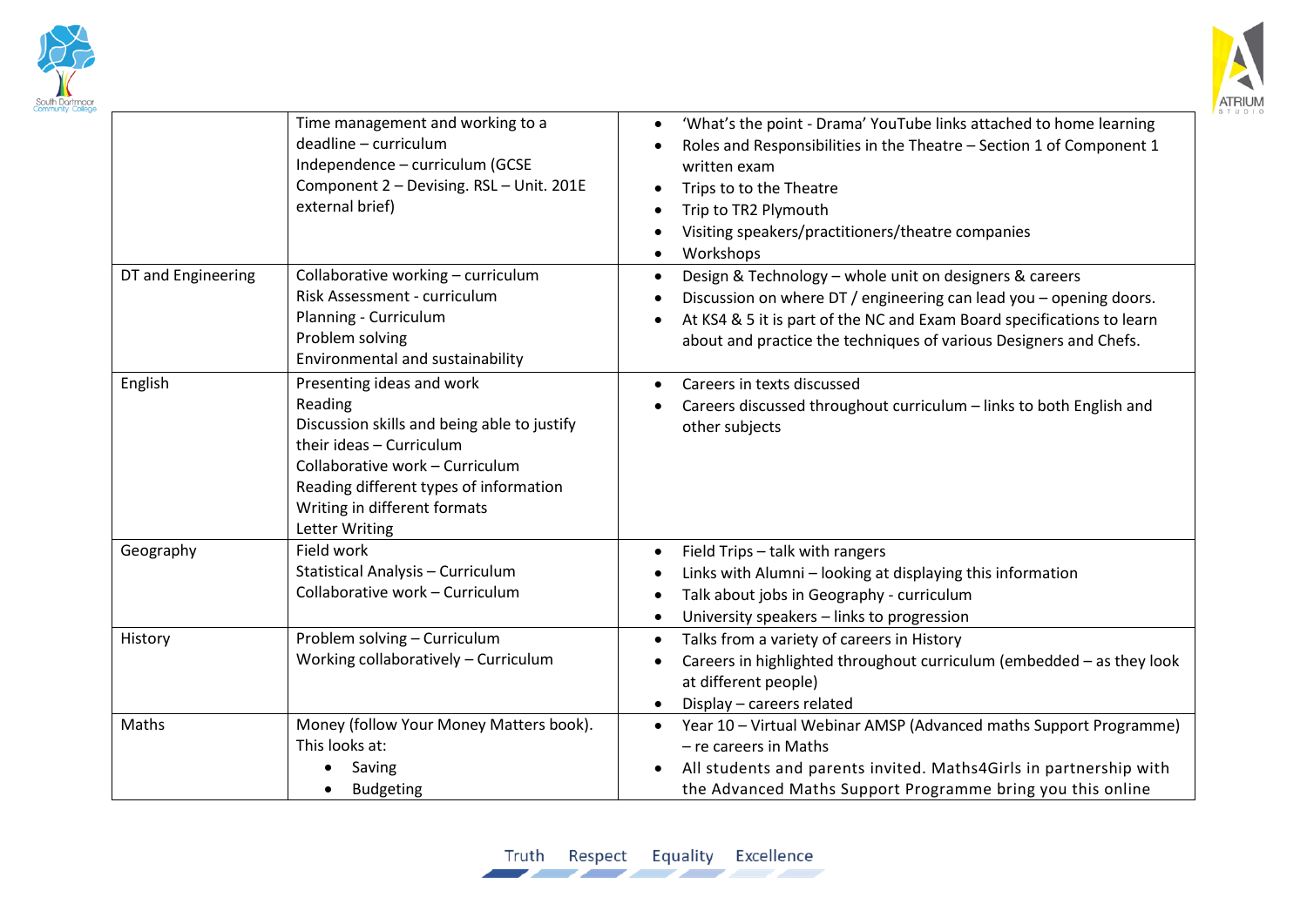



|            | Borrowing<br>$\bullet$<br>The World of Work<br>$\bullet$<br>Making the most out of your money<br>$\bullet$<br>Security and Fraud<br>$\bullet$<br>Risks and rewards<br><b>Communicating Mathematically</b><br>Problem solving - curriculum<br>Independence - Sparx<br>ICT skills - Sparx | career inspiration event. Meet the people who use their passion<br>and expertise in maths to make a difference to the world that we<br>live in.<br>Maths and work week - a variety of activities (Urban Re-generation,<br>Data Detective)                                        |
|------------|-----------------------------------------------------------------------------------------------------------------------------------------------------------------------------------------------------------------------------------------------------------------------------------------|----------------------------------------------------------------------------------------------------------------------------------------------------------------------------------------------------------------------------------------------------------------------------------|
| <b>MFL</b> | Communication - Curriculum<br>Listening - curriculum<br><b>Working Collaboratively</b>                                                                                                                                                                                                  | GCSE module – on the world of work<br>Careers discussed throughout curriculum-apprenticeships/voluntary/<br>college/ University<br>Links to Geography - working and studying abroad. Information given<br>and discussed<br>Display in corridor - where could languages take you? |
| Music      | Collaborative work - Curriculum                                                                                                                                                                                                                                                         | Alumni - discussed where music has taken students (visiting speakers)<br>Music and careers - throughout curriculum when talking about<br>musicians/ bands/ singers etc<br>Instrumental teacher - discuss progression with learners - links to<br>careers                         |
| PE         | Year 10 Concept curriculum explores the<br>concept of Aspirations and Employability<br>though the following four units:<br>Employability<br>1.<br><b>Fulfilling potential</b><br>2.<br><b>Emotional intelligence</b><br>3.<br>Redefining competition<br>4.                              | Links to careers discussed throughout curriculum<br>Alumni - displays<br>Careers in the sport and health sector notice board in PE corridor                                                                                                                                      |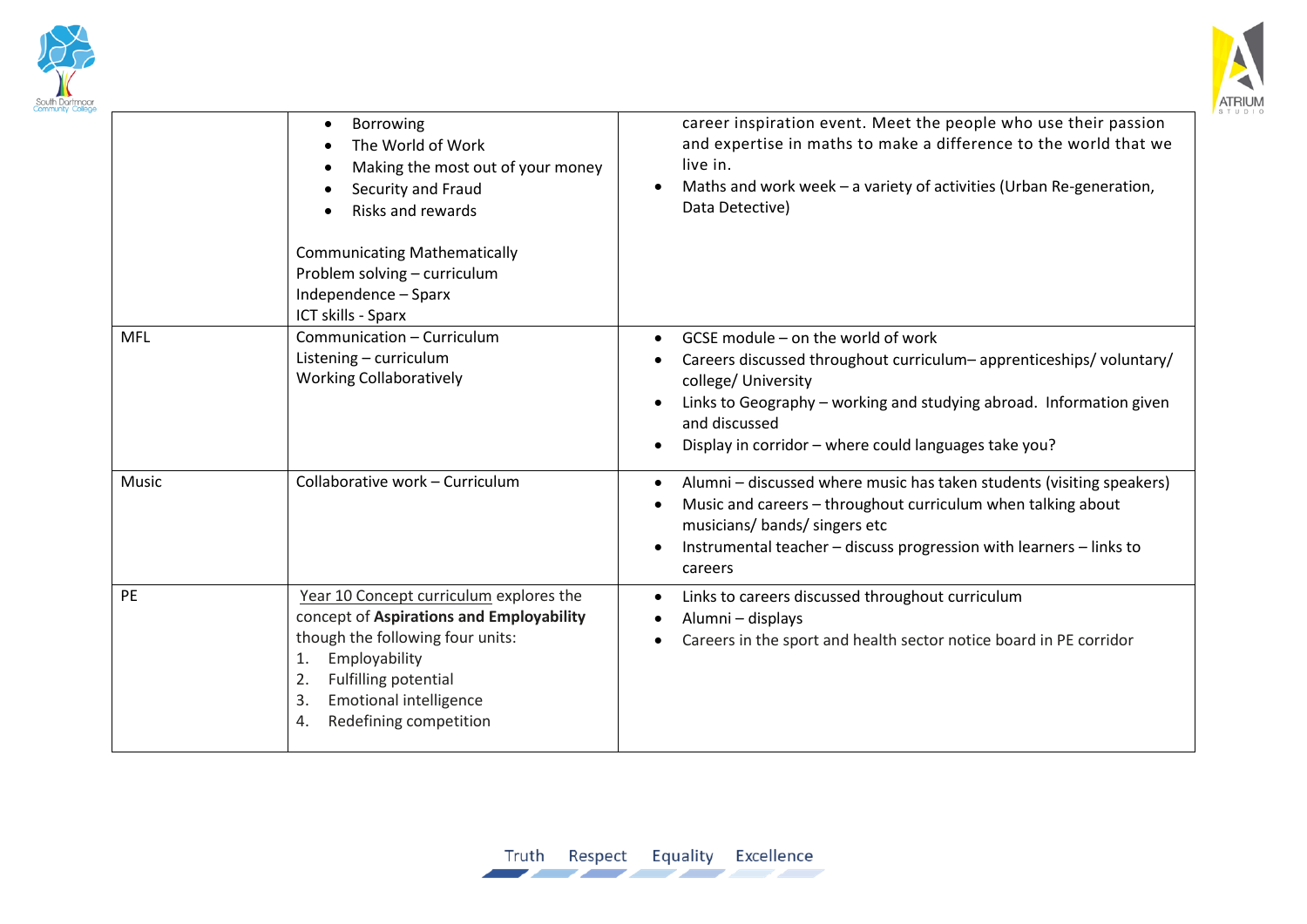



| PHSE and Tutor | Questioning design develops understanding<br>of the skills most desired by employers and<br>then to reflect on their own skills.<br>Employability skills -<br>Listening<br><b>Collaborative learning</b><br>Communication - answering questions,<br>asking questions and discussions.<br>Problem solving                                                                                  | Links throughout the curriculum<br>$\bullet$<br>Writing a personal statement<br>Visits from a variety of higher education providers<br>Apprenticeship talk<br>Information on T levels, course levels.<br>Writing a CV                                                                                                                                                             |
|----------------|-------------------------------------------------------------------------------------------------------------------------------------------------------------------------------------------------------------------------------------------------------------------------------------------------------------------------------------------------------------------------------------------|-----------------------------------------------------------------------------------------------------------------------------------------------------------------------------------------------------------------------------------------------------------------------------------------------------------------------------------------------------------------------------------|
| Psychology     | Independence - Research<br>Communication - Debates and discussions,<br>written<br>Relating theory to application to wider world<br>Making links across the curriculum<br>Collaborative work - Curriculum - paired,<br>group and whole class research and<br>presentations<br>Organisation of research to formulate<br>discussion                                                          | Research using BPS careers in psychology (start or Y12 / Y13)<br>$\bullet$<br>Role of practitioners through curriculum - research, academia<br>/university, forensics - prisons and CJS, looked after care, nursery, day<br>centres, medical, therapy/psychiatry/hospitals.<br>In planning - forensics talk from Plymouth University/visit to Plymouth<br>university departments. |
| <b>RS</b>      | Ask and answer complicated questions<br>through the use of sophisticated research<br>techniques<br>Organize and critically analyze various types<br>of information, drawn from a wide array of<br>sources<br>Consider multiple interpretations and<br>varying narrative perspectives<br>Produce high-quality written reports of their<br>findings and interpretations<br>discuss findings | Display in corridor - where could Religious Studies & Philosophy take<br>you? Curriculum - links to careers within lessons<br>Talks from a variety of careers in PSHE and RS<br>Careers in highlighted throughout curriculum (embedded - as they look<br>at different people)<br>Display - careers related                                                                        |
| Science        | Collaborative work - Curriculum<br>Safety - Curriculum<br>Communication - verbal and written                                                                                                                                                                                                                                                                                              | Science week - visiting speakers<br>Science week - explore careers within science                                                                                                                                                                                                                                                                                                 |

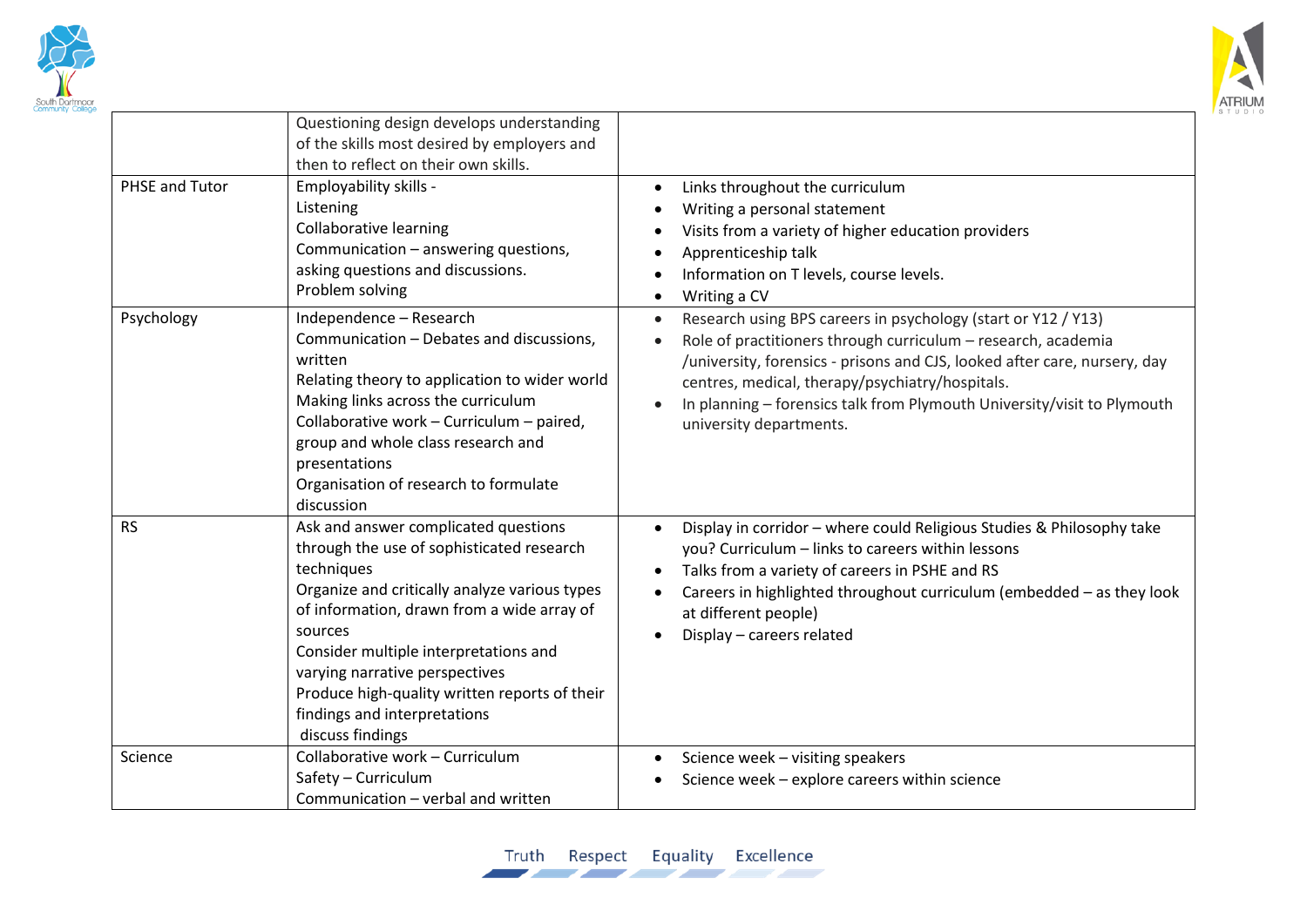



Organisation of equipment **and Curriculum – links to careers within lessons** 

#### **Key Stage 5**

| Subject                 | <b>Skills Developed</b>                                                                                          | <b>Career Links</b>                                                                                                                                                                                                                                                                                                                             |
|-------------------------|------------------------------------------------------------------------------------------------------------------|-------------------------------------------------------------------------------------------------------------------------------------------------------------------------------------------------------------------------------------------------------------------------------------------------------------------------------------------------|
| Tutor/ Pastoral         | Planning<br><b>Organisational Skills</b><br>Time management                                                      | <b>UCAS</b> webinar<br>Visiting speakers from a variety of careers (Marine Engineering) -<br>employer engagement<br>Uni Buddy event                                                                                                                                                                                                             |
| <b>Business Studies</b> | Finance<br>Working collaboratively                                                                               | Scott Mowberry - London Institute for banking - visiting speaker -<br>employer engagement<br><b>Babcock Apprentice Talk</b><br><b>Bishop Fleming Careers Talk</b><br>Princess Yachts Apprenticeship Talk<br>BOSS Competition - International business competition simulating<br>operating a travel agent<br>Thorpe Park Visit and business talk |
| Economics               | Numeracy and Fiancé<br>Problem Solving<br>Analysis of companies and the Policies<br>Evaluation                   | Scott Mowberry - London Institute for banking - visiting speaker -<br>employer engagement<br><b>Babcock Apprentice Talk</b><br><b>Bishop Fleming Careers Talk</b><br>Princess Yachts Apprenticeship Talk<br>BOSS Competition - International business competition simulating<br>operating a travel agent<br>Thorpe Park Visit and business talk |
| English                 | Analysing different text<br>Discussing ideas and justifying these<br>Making link<br>Writing in different formats | <b>Visiting Speakers</b><br>Careers in texts discussed<br>Careers discussed throughout curriculum - links to both English and<br>other subjects                                                                                                                                                                                                 |

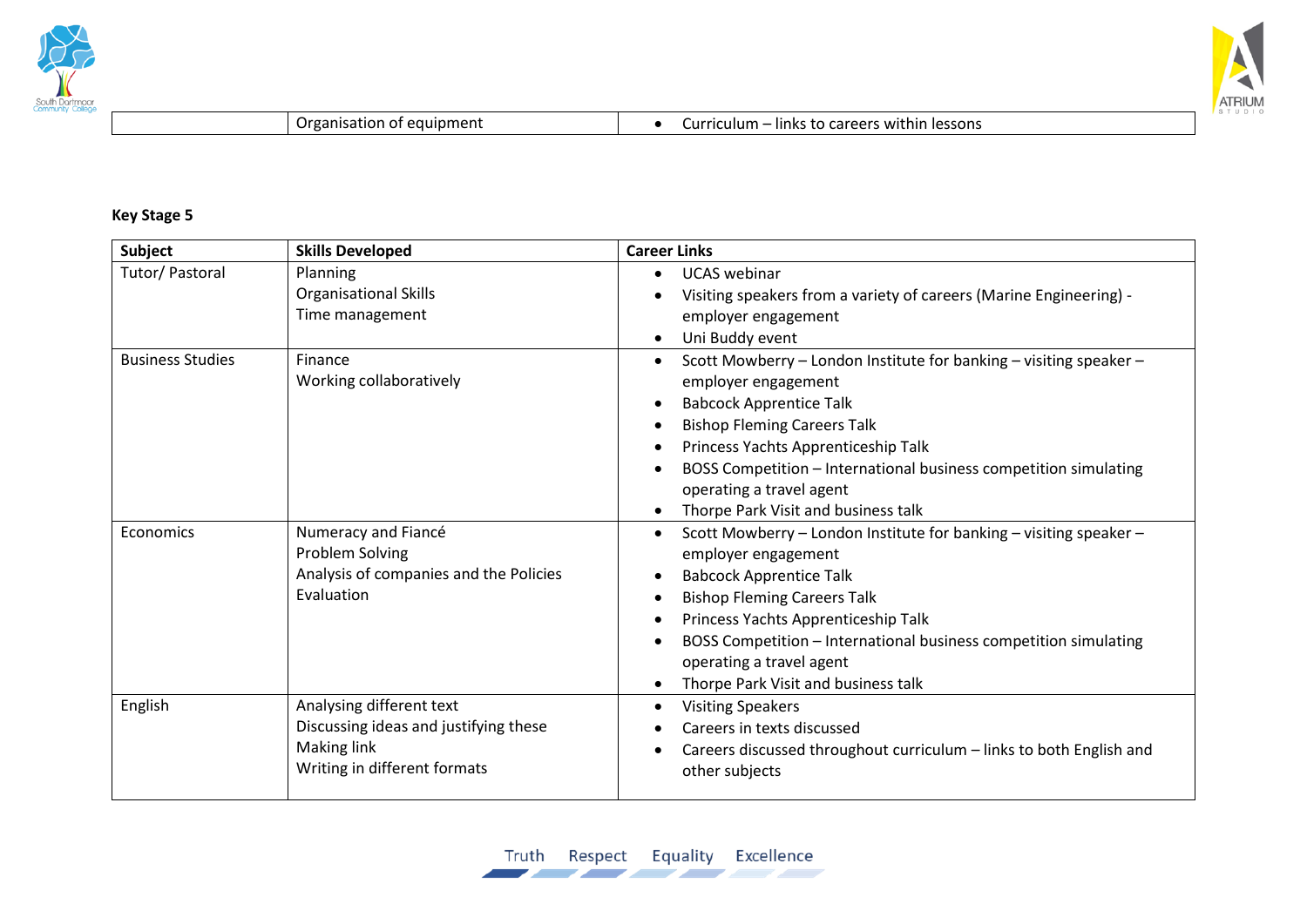



| Criminology                   | Independence - workbook<br>Work collaboratively - presentations<br>Communication - debates and discussions<br>Time management - controlled assessment                                                               | <b>Visiting Speakers</b><br>Careers discussed throughout curriculum                                                                                                                                                                                                                                                                                                                                                                                               |
|-------------------------------|---------------------------------------------------------------------------------------------------------------------------------------------------------------------------------------------------------------------|-------------------------------------------------------------------------------------------------------------------------------------------------------------------------------------------------------------------------------------------------------------------------------------------------------------------------------------------------------------------------------------------------------------------------------------------------------------------|
| Drama                         | Collaborative work/Team roles - curriculum<br>Time management and working to a<br>deadline - curriculum<br>Independence - curriculum<br>Working to a brief - curriculum<br>Organisation of others - curriculum BTEC | Alumni display with QR codes linking to websites/additional info around<br>the alumni<br>'What's the point - Drama' YouTube links attached to home learning<br>Trips to to the Theatre<br>Trip to TR2 Plymouth<br>Vocational scenarios focused on within units (BTEC)<br>Visiting speakers/practitioners/theatre companies<br>Workshops<br>Audition advice and guidance, and supported rehearsal outside of<br>curriculum time for those applying to Drama school |
| <b>Health and Social Care</b> | Independence - coursework<br>Communication - debates and discussions<br>Relating theory to practice                                                                                                                 | Careers within the health and social care sector covered in the<br>curriculum<br>Visit to a local Care Home                                                                                                                                                                                                                                                                                                                                                       |
| <b>PE</b>                     | <b>CTECH KS5</b><br>Collaborative working - Curriculum<br>Time management - curriculum<br>Problem solving - curriculum                                                                                              | Working in Active Leisure is a specific unit of 90 GLH.<br>$\bullet$<br>There are many external visits to local activity providers highlighting the<br>potential careers within the active leisure sector.<br>Visits to Plymouth Marjon sports science lab. Students experience life as<br>an undergraduate at university, whilst being fitness tested in the<br>laboratory.                                                                                      |
|                               | <b>A Level</b><br>Collaborative working - Curriculum<br>Time management - curriculum<br>Problem solving - curriculum                                                                                                | Visits to Plymouth Marjon sports science lab. Students experience life as<br>an undergraduate at university, whilst being fitness tested in the<br>laboratory.                                                                                                                                                                                                                                                                                                    |
| Psychology                    | Independence - Research<br>Communication - Debates and discussions,<br>written                                                                                                                                      | Research using BPS careers in psychology (start or Y12 / Y13)                                                                                                                                                                                                                                                                                                                                                                                                     |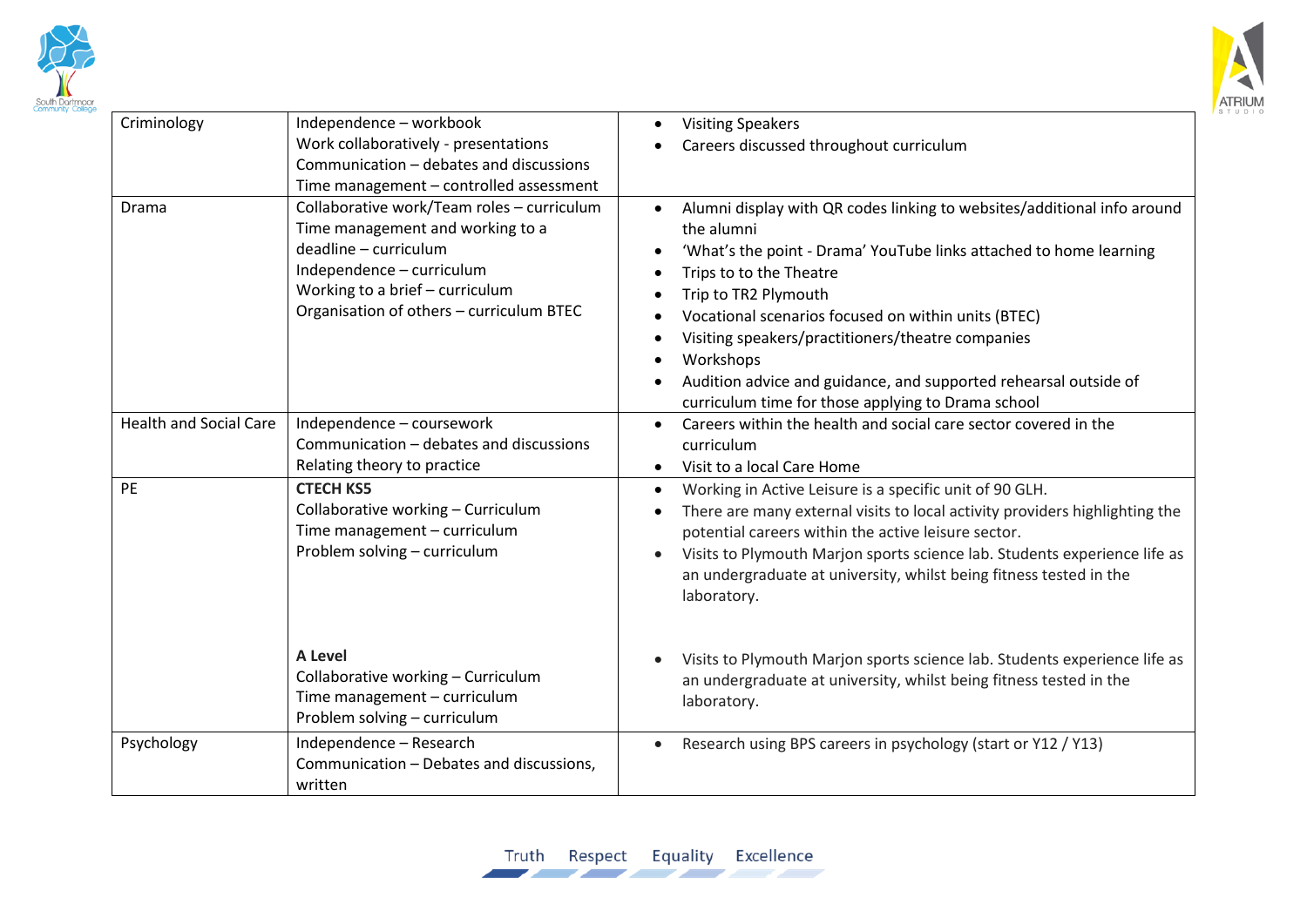



|                     | Relating theory to application to wider world<br>Making links across the curriculum<br>Collaborative work - Curriculum - paired,<br>group and whole class research and<br>presentations<br>Organisation of research to formulate<br>discussion                                                                                                                                            | Role of practitioners through curriculum - research, academia<br>/university, forensics - prisons and CJS, looked after care, nursery, day<br>centres, medical, therapy/psychiatry/hospitals.<br>In planning - forensics talk from Plymouth University/visit to Plymouth<br>university departments.                                                                                                          |
|---------------------|-------------------------------------------------------------------------------------------------------------------------------------------------------------------------------------------------------------------------------------------------------------------------------------------------------------------------------------------------------------------------------------------|--------------------------------------------------------------------------------------------------------------------------------------------------------------------------------------------------------------------------------------------------------------------------------------------------------------------------------------------------------------------------------------------------------------|
| Science             | Collaborative work - Curriculum<br>Safety - Curriculum<br>Communication - verbal and written<br>Organisation of equipment                                                                                                                                                                                                                                                                 | Science week - visiting speakers<br>Science week - explore careers within science<br>Curriculum - links to careers within lessons                                                                                                                                                                                                                                                                            |
| Sociology           | Independence - Research.<br>Collaborative work - Paired/group<br>presentations.<br>Communication - Discussions, Essays,<br>Individual presentations.<br>Relating Sociology Curriculum to other<br>subject areas such as Philosophy and Ethics,<br>Psychology, Health & Social Care,<br>Criminology.<br>The curriculum is directly related to the<br>wider world the students live within. | Research career paths using Sociology; - Sociology is evident in the<br>$\bullet$<br>majority of Undergraduate courses and therefore is accepted by all<br>universities.<br>The role of - Social Workers and health, education, public administration<br>and the links to Sociology within the curriculum.<br>In process of re-planning/re-introducing - visit Plymouth and Exeter<br>university departments |
| Philosophy & Ethics | Independence - Research.<br>Collaborative work - Paired/group<br>presentations.<br>Communication - Discussions, Essays,<br>Individual presentations.<br>The curriculum is directly related to the<br>wider world the students live within.<br>Communication - Debates and discussions,<br>written<br>Relating theory to application to wider world<br>Making links across the curriculum  | Display in corridor - where could Religious Studies & Philosophy take<br>you? Curriculum - links to careers within lessons<br>Talks from a variety of careers in PSHE and RS<br>Careers in highlighted throughout curriculum (embedded - as they look<br>at different people)<br>Display - careers related                                                                                                   |